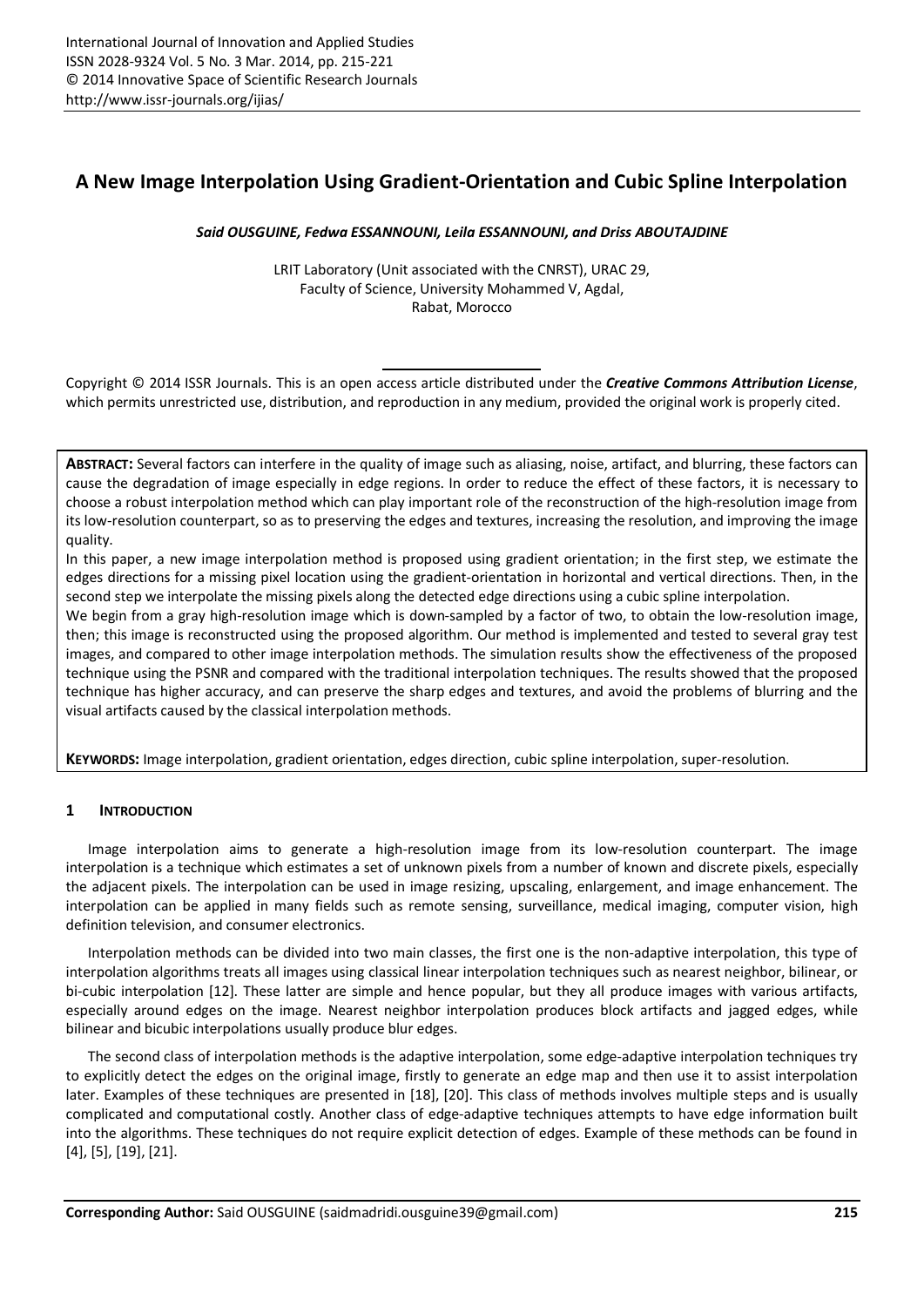Several interpolation algorithms have been presented in the literature either in adaptive class or non- adaptive class or by combining the two classes. G.ramponi [1] proposes to use the warped distance to the interpolated pixel instead of a regular one, thus modifying the one-dimensional kernel of a separable interpolation filter. An amelioration of this method was made by Huang and Lee [2] which consists in modifying the two-dimension interpolation Kernel by the characteristics of local gradient.

A method of edge detection was introduced by Jensen and Anastassion [3]; they apply a projection onto orthonormal basis to detect the edge direction, and modify the interpolation process to avoid interpolating across the edges to improve the visual perception of the interpolated image.

An iterative edge-directed scheme was developed in [20]. The authors use an estimate of the edge mapping of the highresolution image to guide a bilinear interpolation such that interpolation across edges is avoided.

An NEDI interpolation was presented by Li and Orchard in [4].The authors used the local covariance of low-resolution images to estimate the covariance of high-resolution image. Asuni and Giachetti [17] propose INEDI (Improved New Edge-Directed Interpolation) to improve the algorithm of Li and all by adopting circular windows and adaptively selecting the size of windows. However, in the region of fast luminance change, the windows are too small to get a stable solution.

Li and Zhang [6] propose an Edge-guided algorithm via directional filtering and data fusion, they have estimated the missing pixels which can be interpolated, by two sets of observations which are defined in two orthogonal directions, these latter are fused through linear minimum mean-square-error (LMMSE). The authors in [9] propose a regularity-preserving interpolation method which consists in extrapolating a new wavelet sub-bands based on the decay of the finer scale.

Muresan and Park [5] extended this strategy which based on the influence of a full cone sharp edge in the wavelet scale spaces, for estimation the coefficient of scale by an optimal recovery theory. An interpolation scheme was proposed by Giachetti and Asuni [8] , its principle is to interpolate locally the missing pixels in the two diagonal directions, while the second order image derivative is lower, these interpolated pixels value are modified using an iterative refinement to minimizing the differences in second order image derivative. Cha and Kim [7] describe an interpolation method by utilizing a bilinear interpolation and correcting the errors by adopting the interpolation error theorem in an edge-adaptive way. The authors in [11] develop an interpolation approach based on edge-oriented algorithm, they classify the image into two partition, the homogenous zones which its missing pixels are interpolated by a bilinear interpolation, and the edges area, which its missing pixels are interpolated using all neighboring pixels, this neighboring pixels contains the originals pixels and the interpolated pixels in the homogenous area.

Zhou and Shen [10] propose an image zooming using cubic convolution interpolation with detecting the edge-direction, this method is based on the detection of edge-direction of the missing pixels by computing the gradient of horizontal, vertical, 45° diagonal and 135° diagonal directions, then they interpolated the missing pixels utilizing a cubic convolution interpolation.

In our paper, we propose a new approach of image interpolation using gradient-orientation; which the missing pixels are interpolated along the detected edge direction, these latter are estimated by the gradient in the horizontal and vertical directions, a cubic spline interpolation is used to interpolate the missing pixels along the strong edge.

The paper is organized as follows: in section II we recall the principle of the cubic spline interpolation. Section III describes the proposed interpolation method. Simulation and results are shown in section IV. Finally, the conclusion is drawn in section V.

### **2 CUBIC SPLINE INTERPOLATION**

The spline interpolation is based on piecewise polynomial functions. Among the large family of polynomial functions (Lagrange, Hermite…). A polynomial spline is a piecewise polynomial function of degree n with pieces that are patched together such as to guarantee the continuity of the function and its derivatives up to order n-1. The spline interpolation is based on the following principle is that the interpolation interval is divided into small subintervals. Each of these subintervals is interpolated by using the third-degree polynomial. The polynomial coefficients are chosen to satisfy certain conditions. The function must be continuous of higher derivatives and passing through all the given points. Spline interpolation was introduced by Schoenberg [16], and has been described exhaustively by Thévenaz et al. and Unser [13], [14], [15], the main advantages of the spline interpolation are the stability and the calculation simplicity.

Let p be a polynomial piece, the spline interpolation can be defined as ([16]):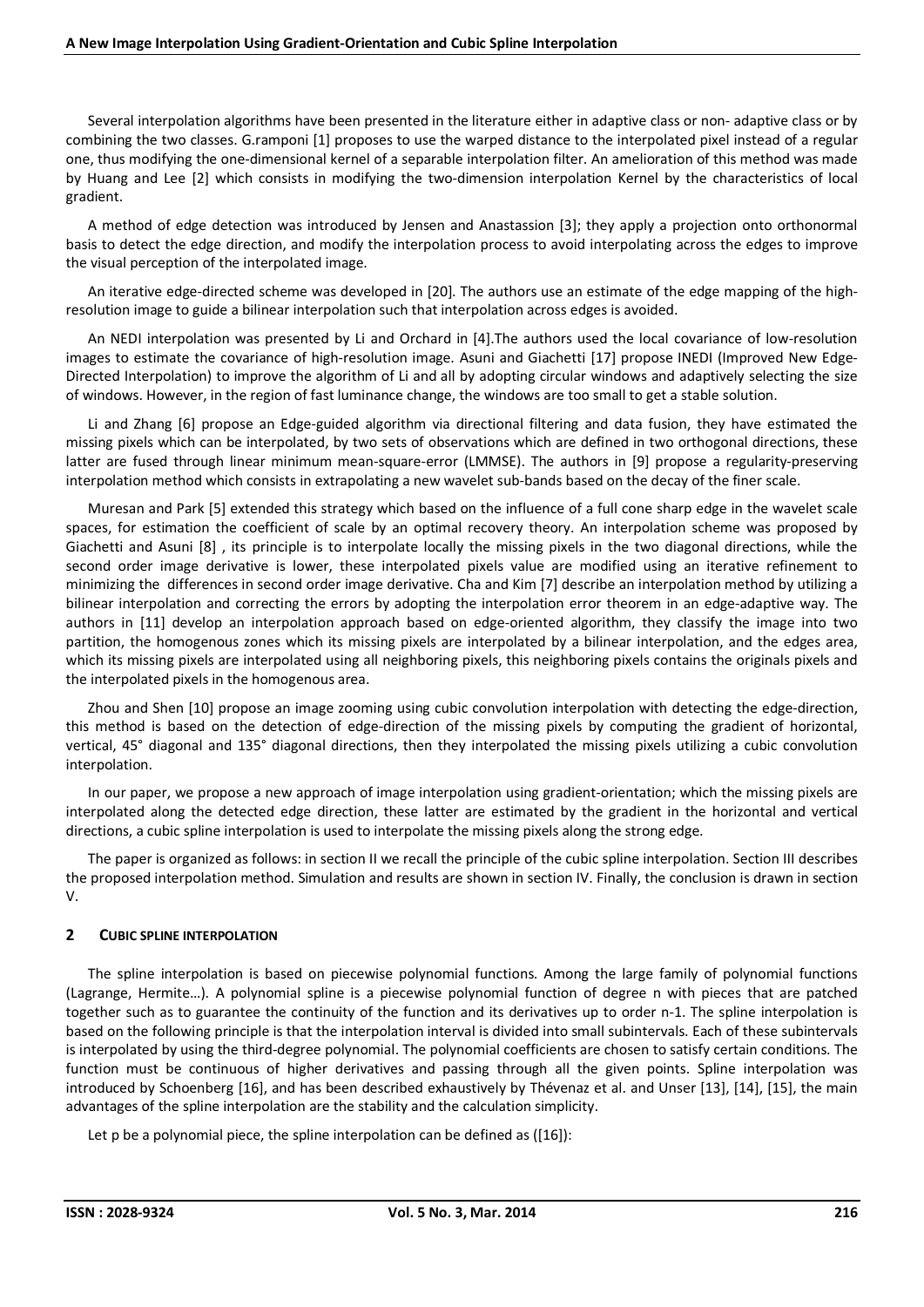$$
p(x) = \sum_{k \in \mathbb{Z}} c(k) \beta^{n}(x - k)
$$

Where the c(k) are the B-spline coefficients, and  $\beta(x)$  is the B-spline basis functions of degree n, all the B-spline bases of degree n can be obtained by the recursive continuous convolution of the box function with the B-spline basis of degree (n−1) ([13], [14], [15]):

$$
\beta^{n}(x) = (\beta^{n} * \beta^{0})(x)
$$

With

$$
\beta^{0}(x) = \begin{cases}\n1 & |x| < \frac{1}{2} \\
\frac{1}{2} & |x| = \frac{1}{2} \\
0 & |x| > \frac{1}{2}\n\end{cases}
$$

Therefore, the cubic B-spline can be written as:

$$
\beta^{3}(x) = \begin{cases} \frac{2}{3} - \frac{1}{2} |x|^{2} (2 - |x|) & 0 \le |x| < 1 \\ \frac{1}{6} (2 - |x|)^{3} & 1 \le |x| < 2 \\ 0 & 2 \le |x| \end{cases}
$$

#### **3 THE PROPOSED METHOD**

The known interpolation methods such as spline interpolation, cubic convolution, nearest neighbor interpolation, and linear interpolation method, interpolate the missing pixels in the same direction, and so non-horizontal or non-vertical edges are smoothed. In contrast, edge-directed interpolation methods detect the edge orientations, and then interpolate along the detected edge directions. The frequent problem is that the detected edges are usually imprecise, especially in the regions with composite edges such as textures.

In order to avoid detecting weak edges, we propose a novel interpolation method. By interpolating the missing pixels on the strong edge and then applying the cubic spline interpolation along the estimated edge direction.

An LR image Im can be considered to be a directly downsampled version of the HR image corresponding to Im, where the downsampling factor is 2. The High resolution image Im is restored by copying the LR image Im pixels into an enlarged grid and then filling with the missing pixels. Here we propose an estimation method of the strong edge for a missing pixel location. The proposed method can be described as follows:

**Step1**: Compute the image gradient of the low-resolution image  $I_m$ :

$$
[G_x, G_y]
$$
 =Gradient  $(I_m)$ 

Let  $G_r$  be the complex gradient of the image  $I_m$  described by the following equation:

$$
G_r = G_x + i G_y
$$

Where i is the basic imaginary unit sqrt (-1).

*Step 2*: For every pixel to be estimated (i, j), in the 7x7 neighbour of this pixel, they are four immediate diagonal pixels to be known, the orientation of the gradient at the central location (i,j) can be determined using the given equations:

$$
d_1(i, j) = \sum_{k=3, \pm 1} \sum_{l=3, \pm 1} \left\| G_r(i+k; j-l) - G_r(i+k-2; j-l+2) \right\|
$$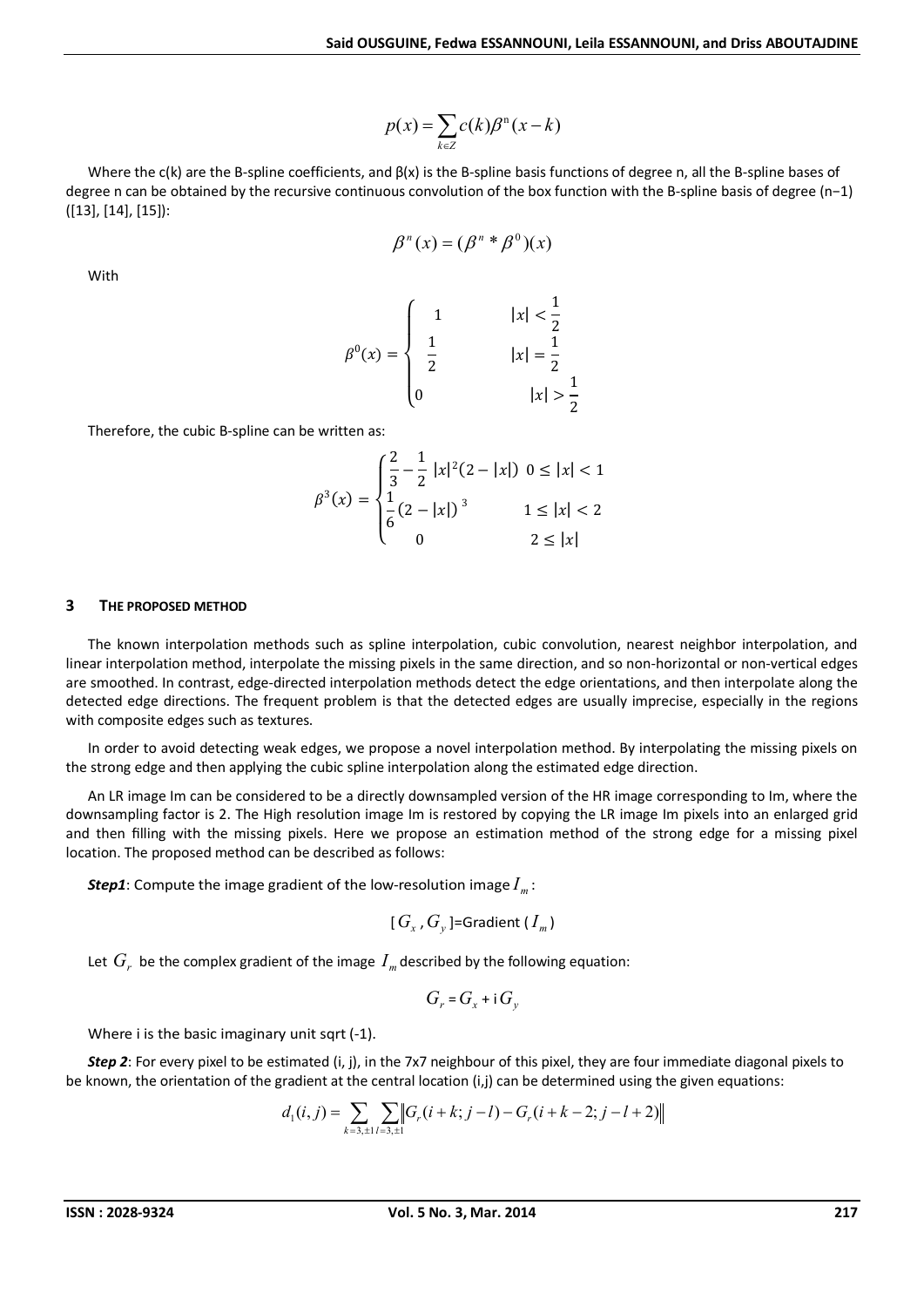$$
d_2(i,j) = \sum_{k=3,\pm 1} \sum_{l=3,\pm 1} \left\| G_r(i+k; j+l) - G_r(i+k-2; j+l-2) \right\|
$$

Where  $\|x\|$  denotes the complex modulus (magnitude) of the complex number x.

Using  $d_1(i, j)$  and  $d_2(i, j)$ , the edge direction for a pixel location (i, j), can be estimated as follows:

 $\overline{\mathcal{L}}$  $\mathbf{I}$  $\frac{1}{2}$  $\mathbf{I}$  $\int$  *if*  $d_1(i, j) > d_2(i, j)$ the gradient is greater in the horizontal direction else van die kommens van die kommens van die kommens van die kommens van die kommens van die kommens van die k the gradient is greater in the vertical direction *end* and the contract of the contract of the contract of the contract of the contract of the contract of the contract of the contract of the contract of the contract of the contract of the contract of the contract of the

*Step 3:* Compute the intensity value at the missing pixel position using the estimated edge direction. Indeed, the intensity pixel value can be computed using the cubic spline interpolation by interpolating the four neighbour pixels along the strong edge.

#### **4 SIMULATION AND RESULTS**

In order to demonstrate the accuracy of the proposed method, a number of simulations are provided to examine the performance of the proposed method, this latter has been implemented in Matlab and tested on several images, and compared with the state of art of interpolation algorithms, cubic spline interpolation [14], directional filtering and data fusion [6], new edge-directed interpolation [4], Accuracy improvements and artifacts removal in edge based image interpolation [17], and fast artifacts-free Image interpolation [8].

CS was implemented by Matlab 'interp2' function; the Matlab codes of ICBI, DFDF, INEDI, and NEDI were available from the original authors.

Eight gray test images are used for simulation; Fig.1 represents the eight gray images used for test.

We started from an original high-resolution gray image; this latter was down-sampled by a factor of two to obtain the low resolution image. The LR image was reconstructed by a set of interpolation methods.

Various experimental factors are used to investigate the quality of the interpolated images, the first one is the subjective quality of the output images, Figs. 2–4 compare the results of the six different image interpolation methods on test images Lena, Face, and Monarch, respectively.

The second criterion is the PSNR ratio.

Table 1 indicates the resulting PSNR values on the set of 8 gray images of the compared methods with the proposed one.



*Fig. 1. Set of images test (a) Airplane; (b) Bee; (c) Face; (d) Flinstones; (e) Lena; (f) Lighthouse; (g)Monarch; (h) Parrot*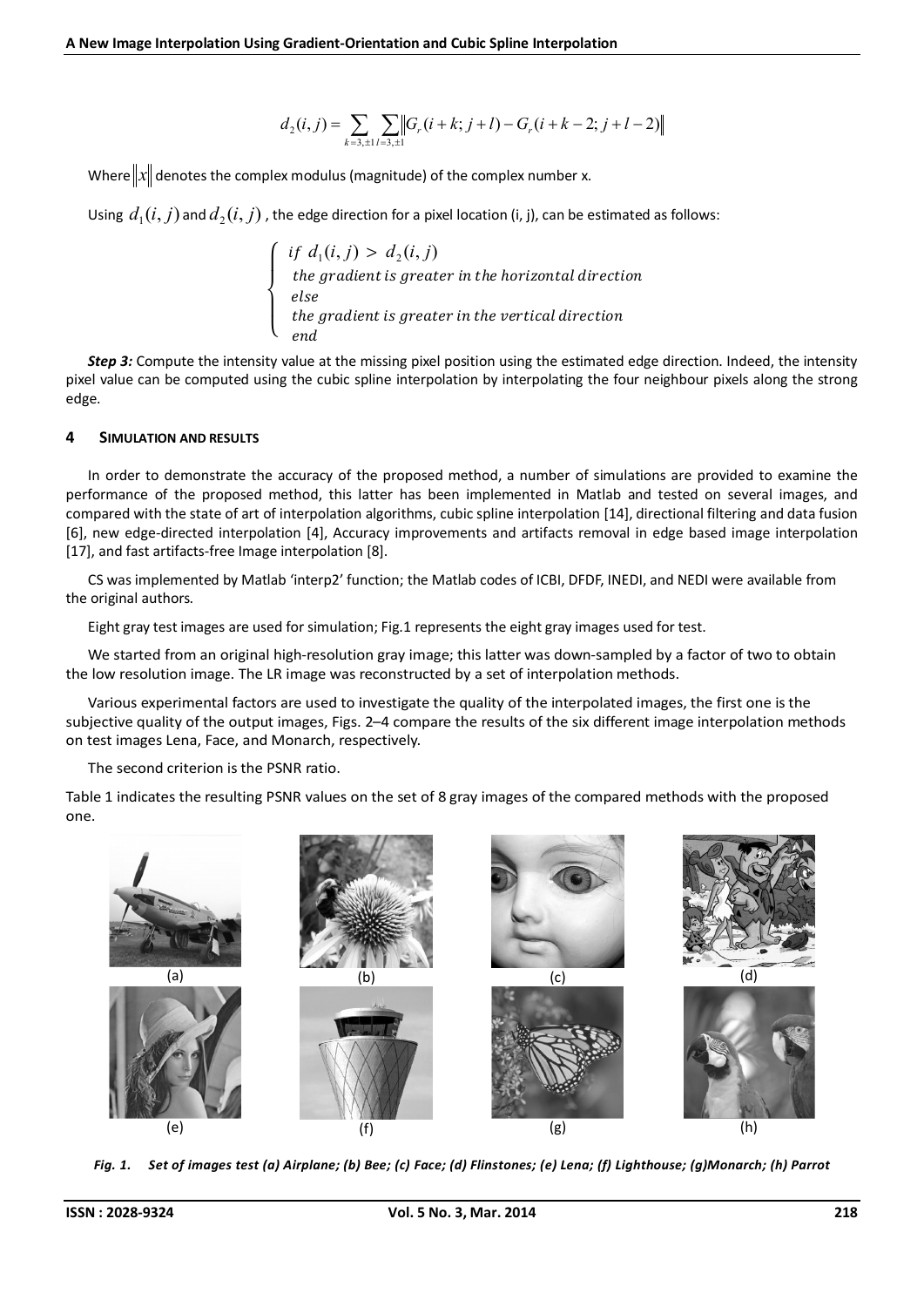

*Fig. 2. The interpolated images results of 'Face' (a) Cubic spline; (b) DFDF; (c) ICBI; (d) INEDI; (e) NEDI; (f) Proposed* 



*Fig. 3. The interpolated images results of 'Lena' (a) Cubic spline; (b) DFDF; (c) ICBI; (d) INEDI; (e) NEDI; (f) Proposed*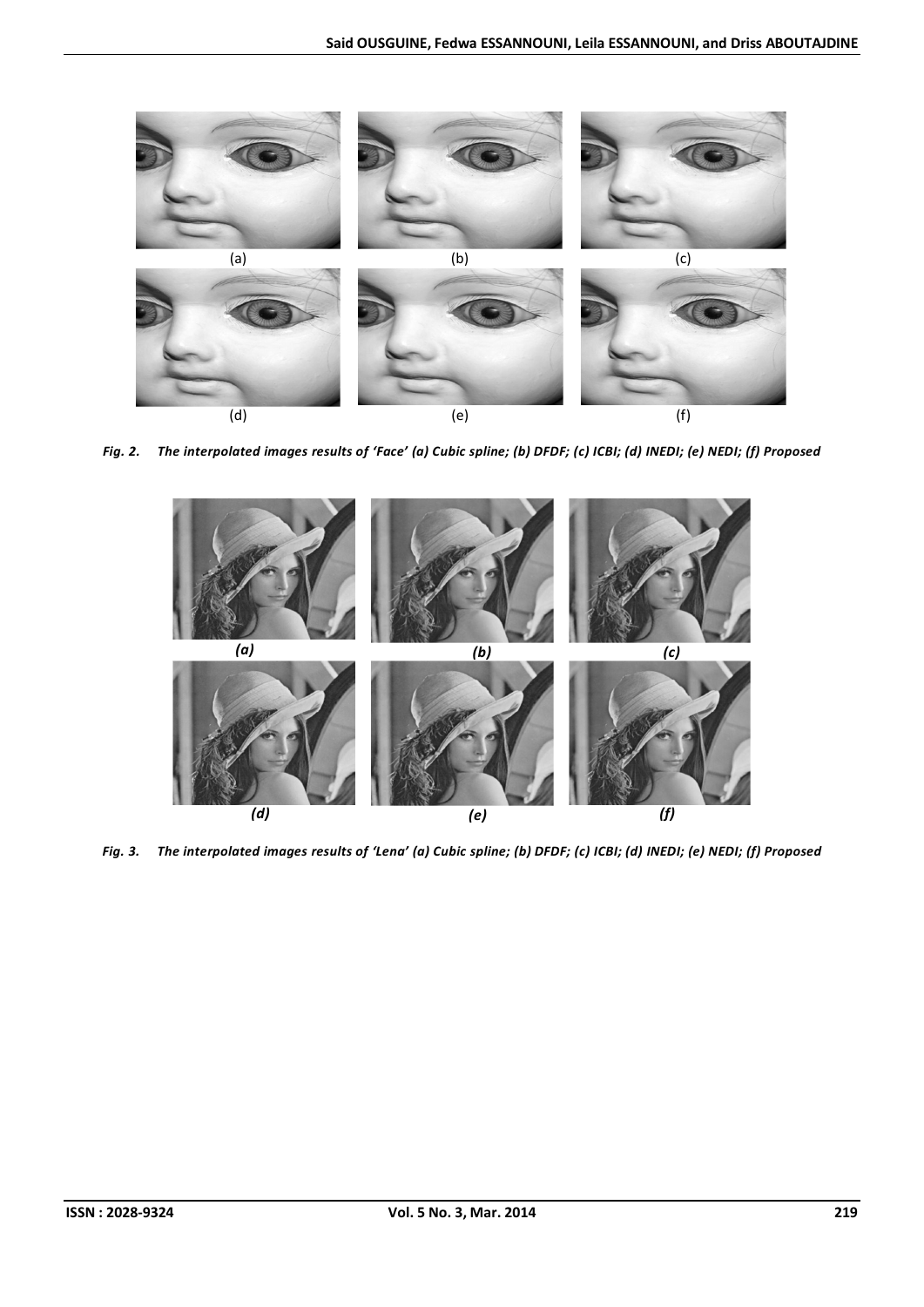

*Fig. 4. The interpolated zoomed image results of 'Lena' a) Cubic spline; (b) DFDF; (c) ICBI; (d) INEDI; (e) NEDI; (f) Proposed* 

The above proposed method was compared to the other interpolation methods; in the part of the subjective appearance of the resulted image, as can be seen in Fig. 2-4, the cubic spline interpolation [14] contains many aliasing artifacts and generates prominent jaggies along sharp edges. This method is in general inferior to the others in visual quality. The NEDI [4] and INEDI [17] are very competitive in terms of visual quality. This is primarily because they preserve long edges well,but these methods are still affected by the ringing effect. DFDF [6] and ICBI [8] interpolation methods take a middle ground between the cubic spline interpolation [14] and edge-directed interpolation NEDI [4] and INEDI [17]. They reproduce sharper large scale edges than the bicubic method, but the reconstruction of these methods is not as good as the method of [4] and [17].

| Image      | CS [14] (db) | DFDF $[6]$ $(db)$ | ICBI [8] (db) | $NEDI[4]$ (db) | $INEDI[17]$ (db) | Proposed (db) |
|------------|--------------|-------------------|---------------|----------------|------------------|---------------|
| Airplane   | 29,77        | 30,20             | 29,65         | 30,33          | 30,01            | 30,28         |
| Bee        | 34,39        | 35,05             | 34,31         | 33,59          | 33,32            | 35,18         |
| Face       | 40,53        | 40,84             | 40,11         | 40,21          | 39,19            | 41,27         |
| Flinstones | 26,93        | 27,03             | 26,97         | 26,49          | 27,03            | 27,65         |
| Lena       | 33,81        | 33,77             | 33,87         | 33,75          | 33,20            | 34,13         |
| Lighthouse | 32,52        | 32,61             | 32,62         | 33,64          | 32,82            | 33,59         |
| Monarch    | 30,16        | 30,71             | 30,85         | 30,21          | 31,26            | 31,13         |
| Parrot     | 33,31        | 33,15             | 33,10         | 33,51          | 33,49            | 33,87         |
| Average    | 32,68        | 32,92             | 32,69         | 32,71          | 32,54            | 33,39         |

| Table 1. Comparison of PSNR results of the reconstructed images(db) |
|---------------------------------------------------------------------|
|---------------------------------------------------------------------|

The interpolated image of our proposed algorithm can still reconstruct the sharp edges without introducing many artifacts, and the edges and textures reconstructed by our method are much sharper and cleaner than others. Also, more image details are recovered by our method. This proves the strong edge preservation capability of the proposed method.

On the other hand, the highest PSNR value of each row is shown in bold. The PSNR results of the proposed method yields the better performance over the above-mentioned methods for all testing images, and exceeds the average PSNR value of the second best method by 0.47 dB. For the image 'Parrot' with rich textures, the proposed method also has a PSNR improvement of 0.36 dB over the second best method.